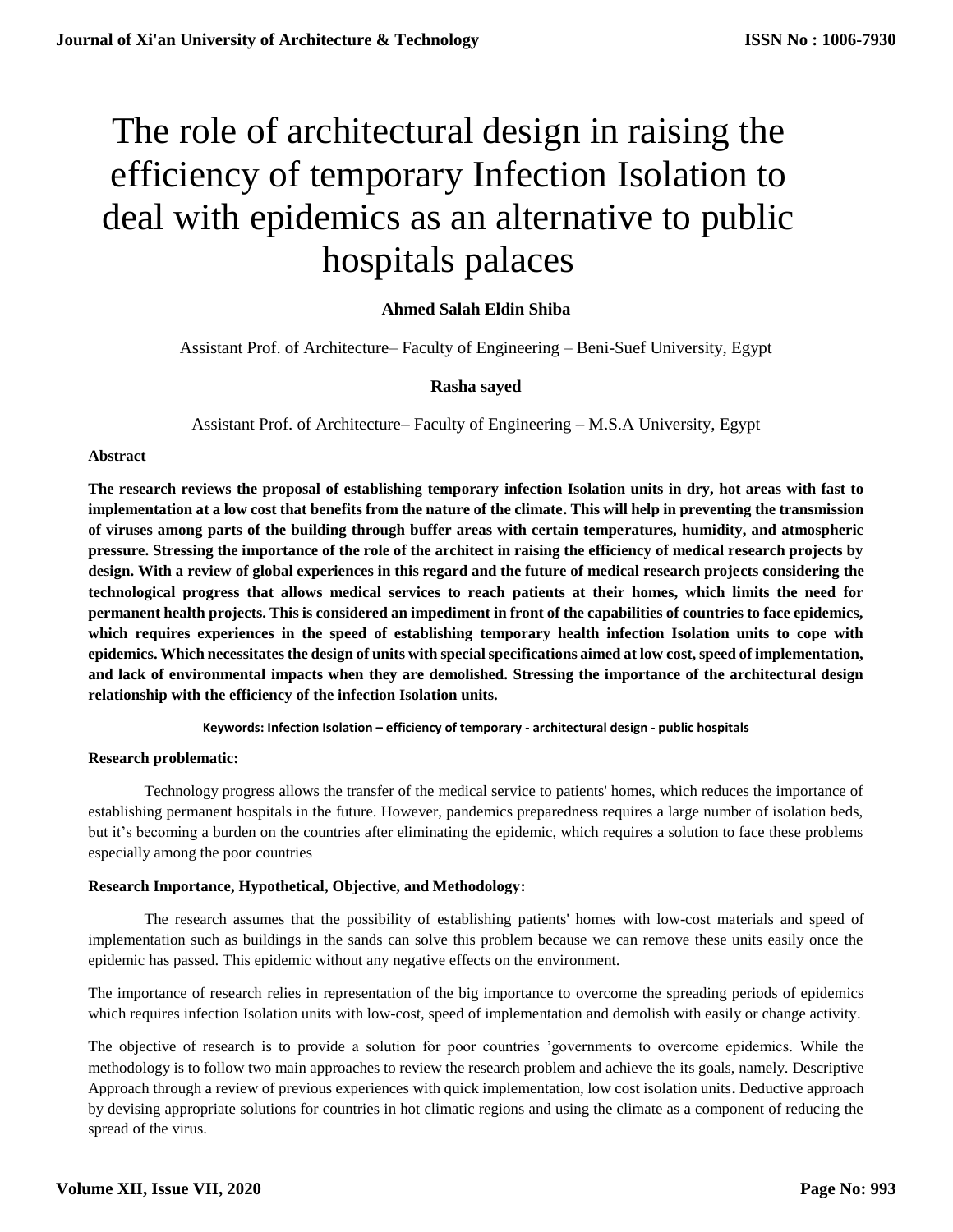## I. INTRODUCTION

The design of healthy projects considered one of the most difficult architectural projects due to the importance of separating movement paths and users and the multiplicity of needs and requirements of users in addition to the need to isolate a part of patients to prevent the spread of infection. (Bolin, 1993)13 This criterion is considered one of the most important criteria for the quality of the project's efficiency in its performance and it gets the most important during periods of epidemics and infectious diseases, as hospitals that observe this standard become one of the most important hospitals. (Ashrae, 1989)6 People who have a sufficient number of highly efficient isolation hospitals can be able to escape epidemics. (Greene, 1998)23 It imposes on the architect considering basic aspects to achieve isolation and reduce the spread of infection among users, patients, and workers. Given that hospitals are high-cost projects due to the high cost of equipment and requirements for their operation and maintenance, it is necessary that the design contributes to reducing those costs while achieving the highest quality and efficiency in its performance (Ashrae, 1982)5. This is the goal of research seeks to achieve by presenting the role of the architect in designing a health isolation hospital at a lower cost and a higher efficiency with the introduction of methods of establishing temporary health isolation units at low costs and to be constructed in a short time as well as removing them after eliminating the epidemic at a low cost and with less environmental damage to the demolition waste.

In general, hospital buildings follow multiple health and building standards and regulations and consider a range of economic, social, and cultural factors in the environment in which they are built, making them one of the most complex buildings. (Bologna, 1997)14 It includes places for performing surgeries, as well as departments and laboratories to diagnose diseases and others to detect patients, hospitals must take into account the various developments that occur in the health fields, whether from the organizational, health or therapeutic aspects of the medical machinery and equipment. (Phillips, 1993)42 Therefore, hospital buildings must go through study and analytical stages before starting design and construction and determine the various decisions that precede the design, construction, and operation. In addition, hospital buildings must be environmentally friendly, and their buildings must adapt to different uses, developments and space changes that affect the buildings and are affected by them, and be flexible enough to allow the development of buildings Where necessary, this requires the architect to understand these aspects in order to be able to design a project capable of performing, thus earning the architect a major role in the design of medical research projects. (Greene, 1998)23

#### **2- The importance of the architectural role in medical research projects:**

The architect represents a major role in the design of medical research projects, as the nature of these projects requires finding solutions many problems that must be avoided in the tracks of movement and separating multiple uses. Hospitals are at the forefront of those projects that require a major role in the design stage and before it the stage of preparing the architectural program.

## **2.1 The Architect's Role in Hospital Design:**

The architect's role in designing and implementing hospital building projects can be summarized into several tasks: (Clark, P. 2006)16, (AIA, 2005)49

2-1-1 Cooperating with various parties in defining the strategy of establishing the hospital. These bodies consist of partners who are involved in the construction process and others outside the construction process, such as the residents and the local health authorities.

2-1-2Preparing the space organization of hospital components to achieve comfortable uses in receiving patients and their companions, providing spaces with human and appropriate measurements for work, and specifying the relationships among them so that they achieve a natural direction of movement (the movement of patients, visitors and workers), and provide convalescence and enhance the chances of recovery and achieve a comfortable healing environment.

2-1-3 Preparation of a spatial design that takes into account the movement of patients first in the light of the functional divisions and the physical limits of the services, and it must design the technical base (operating departments and heavy medical equipment .. etc) being the center of the hospital and so that it is open for use by specialists and to serve the geographical area in which the hospital is located, The technical base must also be linked to emergencies and provide emergency services.

2-1-4 The design must consider the provision of ambulance services, mobile treatment services, and secure treatment for patients and chronic conditions wherever they are in the geographical region served by the hospital. Doctors inside and outside the hospital.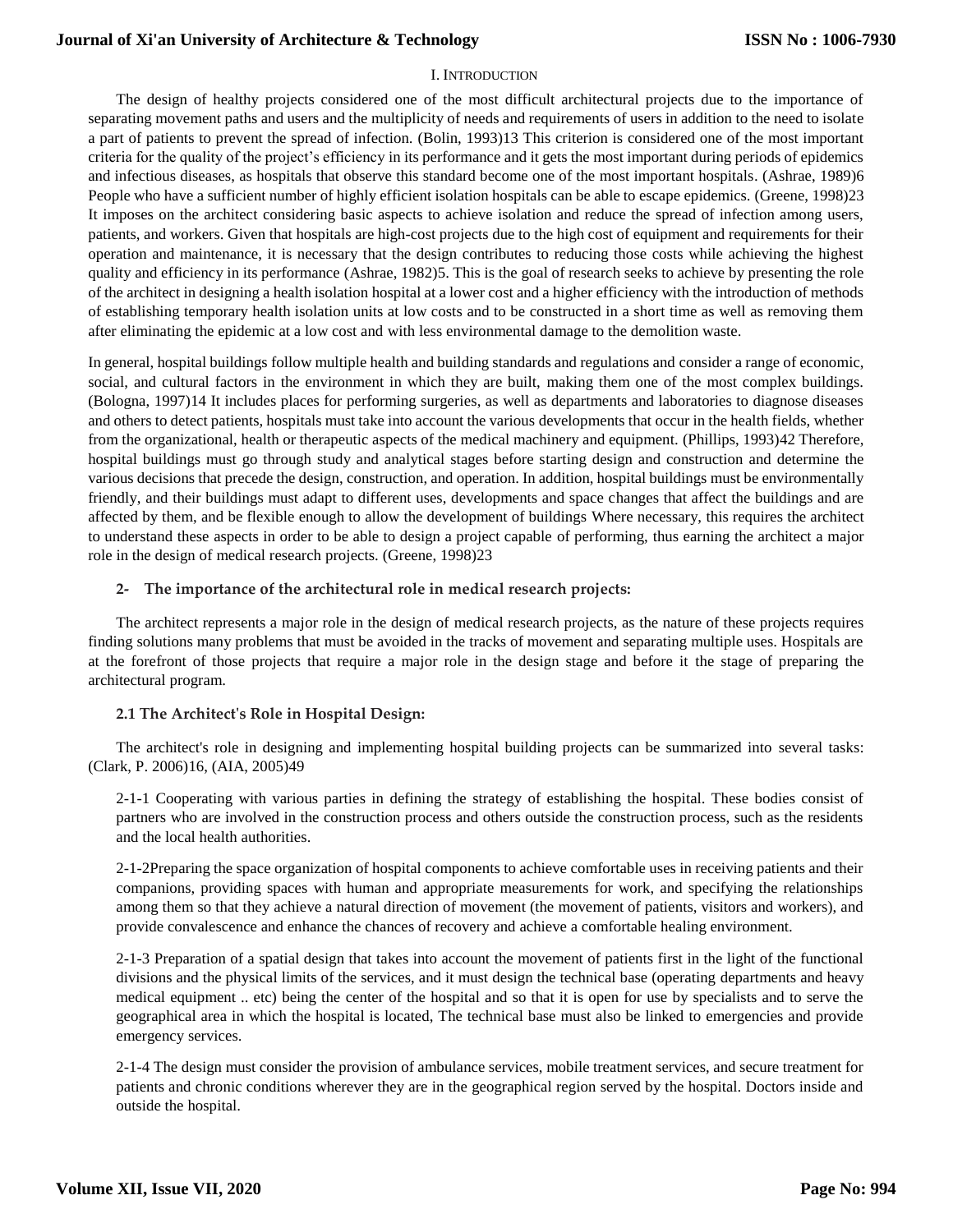2-1-5 The design should be based on creating a design with recurring units that are capable of development as a result of the constant need for change and continuous reuse of buildings, in the light of the continuous development of health sciences and therapeutic techniques, as well as to increase the demand for health services in terms of the continuous increase in population numbers and the continuous development as well in methods Life.

2-1-6 In this regard, the architect must consider finding solutions to what hospital buildings can go in the future by finding mobile treatment services, or when hospital services are dispensed, the building shifts from its job as a hospital to harboring other office or hotel jobs. etc.

2-1-7 The architect must search for new organizational solutions to develop and improve health work in hospitals. For example, in university hospitals where educational buildings are linked to therapeutic and research buildings, these three functions can be combined into one building through a design that takes into account this integration, and provides each job with all its needs.

2-1-8 The architectural design of hospitals must consider reducing the carbon footprint of buildings, whether direct or indirect. To achieve this, from the beginning of the design, consideration must be given to:

2-1-8-1 Choose a suitable location for the project land, choose the locations of the buildings above it, and choose the implementation methods that reduce the impact of this footprint on the surrounding environment.

2-1-8-2 Providing clear movement (vehicles and pedestrians) that facilitate directing for different activities and saves travel time

2-1-8-3 Take into account the provision of healthy natural and industrial lighting and the possibility of choosing building materials and thermal and sound insulation that are available in this footprint.

2-1-8-4 Take into account the design of the outer shell of hospital buildings to provide economic environmental solutions.

#### **2-2 preparing the architectural program for the hospital project:**

The preparation of the architectural program for the hospital project is considered one of the most important stages of the project, and therefore the program preparation must precede the creation of a circle of research and discussion with the aim of integrating the project with its environmental environment and strengthening internal integration and harmony with the culture of the users around it, taking into account the figuration of a structural system in which priorities are arranged according to a hierarchy Depending on its importance, programming is done through 3 phases: defining objectives, defining and identifying the various components and data for the project, evaluating the components and data based on whether the data are confirmed or not confirmed. (AIA, 2005)49

Generally, there are 4 essential design parameters that must be considered when preparing a hospital project program:

2-2-1 Functional determinants: It is concerned with the activities, services and uses that the programmer must define to develop a human and material organizational structure for everything related to users and visitors to the building.

2-2-2 Urban determinants: Architectural and technical, considering the necessary needs to secure the design and implementation of the hospital, whether it is a new project or rehabilitation.

2-2-3 Legal and organizational determinants: They relate to all precautions that must be taken for the safety and security of buildings, including building codes and codes, fire protection, labor laws, and all regulations and standards related to the operation of each hospital division.

2-2-4 Economic determinants: They relate to strict control of project cost control, starting with programming, design, implementation, and operation

A fifth determinant, the sustainability parameter, which can be added to each of the above four parameters, can be added. Therefore, preparing a health project programming requires the assistance of several experts and agencies, and it should not be prepared by one side or one official. Studies at the programming stage aim to reach the determination of sizes, areas, quantities and demand for each department or sector, as the treatment departments and users determine the number of employees The area of each section, its details, etc.

Programming also defines graphics that regulate the spatial relationships between different functions and drawings that regulate the movement of different flows of vehicles, infantry, and paths of materials (administrative materials, nutrition,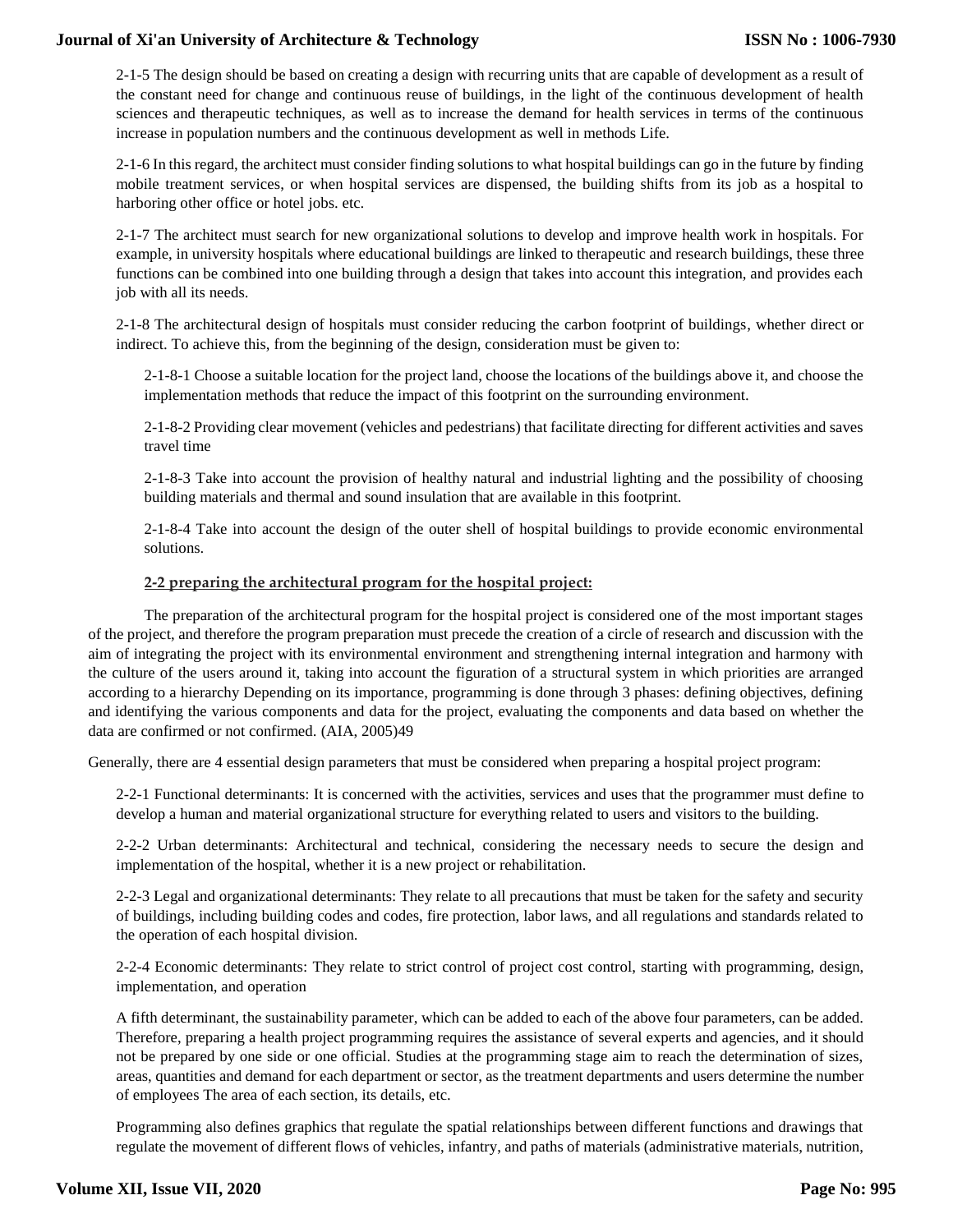waste), and all these elements follow in assessing their importance, value, and their relationship to each other standards and regulations that are set by different agencies Responsible for the health sector. In the programming stage, the site on which the project will be established is studied, and the urban laws and regulations that the project will be affected are identified. An analytical study on the environmental data of the site and what sustainable requirements the project must fulfill is also prepared. (Clark, P. 2006)16

### **3- The future of medical research projects:**

With the beginning of the information age., many jobs were developed, some of them disappeared, and the vacuum needs of many of them changed, which is now taking place in medical research projects where it is expected in the future not to need many medical care projects or dispense with hospitals by establishing mobile units to be transferred to the patient, which confirms the research hypothesis The necessity of finding alternatives to permanent hospitals with high costs, which can be discussed in the following points:

#### **3.1 The evolution of contemporary health therapeutic methods:**

At the present time, the health-based and hospital-building entities seek to reduce the treatment period for patients inside hospitals, due to the high cost of treatment, and as a result of advances in treatment methods that contribute to expediting the recovery of patients. The medical development has led to the development of new equipment and methods that help to quickly detect Diseases, but equipment and methods that pay for more treatment. The development in the devices included the development of CT scans in particular that determine the precise place for surgical intervention, and current anesthesia and recovery methods have helped to speed the recovery of patients, and all these improvements will help in the possibility of increasing the frequency of treatments and surgeries within hospitals. Also it resulted in healthy development and the evolution of contemporary ways of life and increase the proportion of older people to the population, and the development of chronic diseases, to re-examine the development of methods of treatment outside of hospitals limits. The external therapeutic services have developed to follow up patients in their homes and there is the possibility to provide daily treatment for patients with chronic diseases for short periods inside the hospital, after which these patients can continue their normal lives for the rest of the time and return to their homes, which may help to increase the chances of recovery from a psychological point of view. (Johnson, S. W, 2010)33

As a result of helping not to move patients between the therapeutic and diagnostic units, it is preferable to group the medical and surgical departments in one place. In the past, these departments were designed in separate buildings according to each specialty, and they may be in separate locations in the city or in separate buildings within hospital sites, today it is preferable to group them in one place, which requires reconsideration of the internal distribution of these health functions to ensure clear traffic and transport Patients among them easily and easily, which saves a lot of time and seems to save energy as well, and increases the efficiency of treatment through common services.

On the other hand, it is noted that relying on modern informatics and collecting information and patient files in electronic information systems helps to transfer the patient's information very quickly, and it can save time and energy and help patients' comfort.

These major causes and developments in the health field led to the need to review the design of hospitals and the role and shape of buildings and find appropriate space solutions for this new medical climate, which generally aims to review the numbers and type of beds (prefer the rindividual rooms ) in hypnosis departments, as it aims to Reconsider the therapeutic technical departments that include heavy equipment, operations, emergencies, treatment and diagnostic units, and outpatient clinics. All of this aims at saving investments and building and operating costs in hospital buildings so that the architectural interest in designing hospital buildings has become aimed at creating a quantitative and survival balance between the heavytech departments and the therapeutic departments and between the sleeping and reception departments and their facilities. (DGNB. 2013)50

#### **3-2 Future directions for health services:**

The researchers emphasize that in the future therapeutic methods should spread and increase the number of small therapeutic units and dispensaries that can work to diagnose diseases and treatments through communication via smart electronic means.

In the year 2050 AD, the therapeutic units are expected to spread to be closer to patients in cities and regions, and their therapeutic capabilities will be strengthened through smart communication with the major health centers where medical experiences exist and in which doctors can communicate with patients and learn about their pathology, due to The fact that doctors and health professionals naturally prefer to work in city centers where salaries, allowances, and high advantages are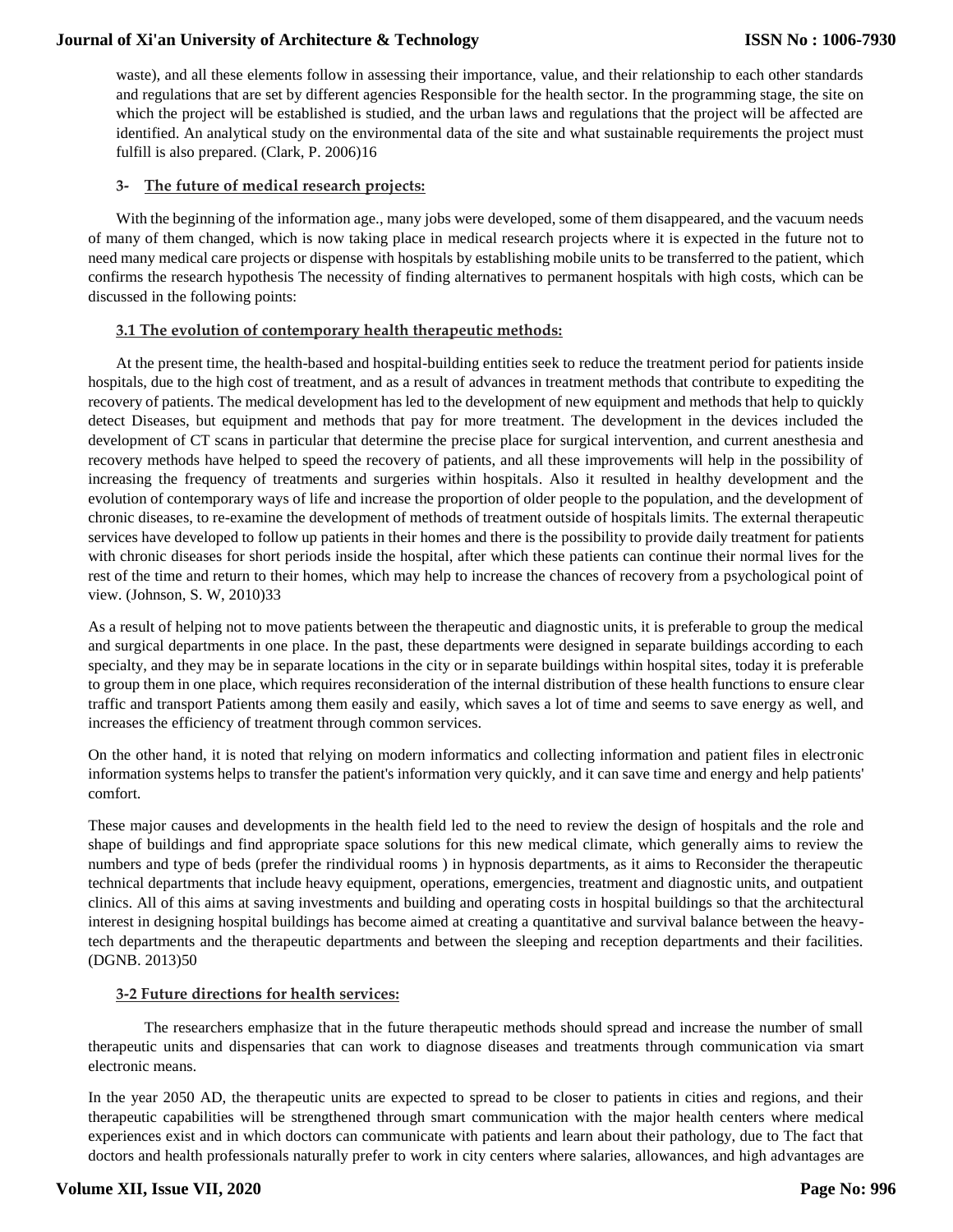available, though these modern means of communication will allow these doctors to test the centers in which they hope to work, and that mini centers be established in remote areas where treatment operations depend on the use of specialists through Intelligent communication. (DGNB. 2013)50

This solution will provide the doctors with the advantages that they hope to obtain, and will enhance the comfort of patients so that there will be no need for them to be transferred or to travel to major health centers with high medical services. They are economic solutions to provide all medical specialties and their means in time and space.

It is also expected that the home will be the treatment center and not the hospital through conducting awareness first and health protection second.

Currently 3D images (Holograms) can be transferred and detected on the body's organs through communication networks, in addition to the cultivation of control cells inside the bodies to detect diseases, monitor chronic conditions or measure blood pressure ... etc. Diagnosis of diseases through these means can lead to the treatment of many patients inside their homes, especially children, and the ease of reassuring parents about their children quickly and identifying their health condition.

These trends are only examples of the need to review the design of hospital buildings in a deeper and more accurate way than was used by architects in the past. (Johnson, S. W, 2010)33

#### **3-3 Expected development of future hospitals:**

In light of the technical progress, it has become certain that hospital projects, especially the public, are heading towards lack of need, which leads many countries and investors to refrain from establishing them, so hospitals await a different future that depends on mobile and specialized units in a large way.

#### **4- The previous experiences for infection Isolation units:**

The countries of the Middle East competed to sign medical research projects agreements, and a figure (1) among the most important countries in the Middle East during ten years from 2005 to 2014 demonstrates, which confirms the interest of these countries in the medical research system and notes through the graph the remarkable progress achieved by the Kingdom of Saudi Arabia since 2011.



Figure (1) International collaboration in medical research projects for the top five countries in the Middle East source (b)[. https://albenaamag.com/2016/03/30/](https://albenaamag.com/2016/03/30/)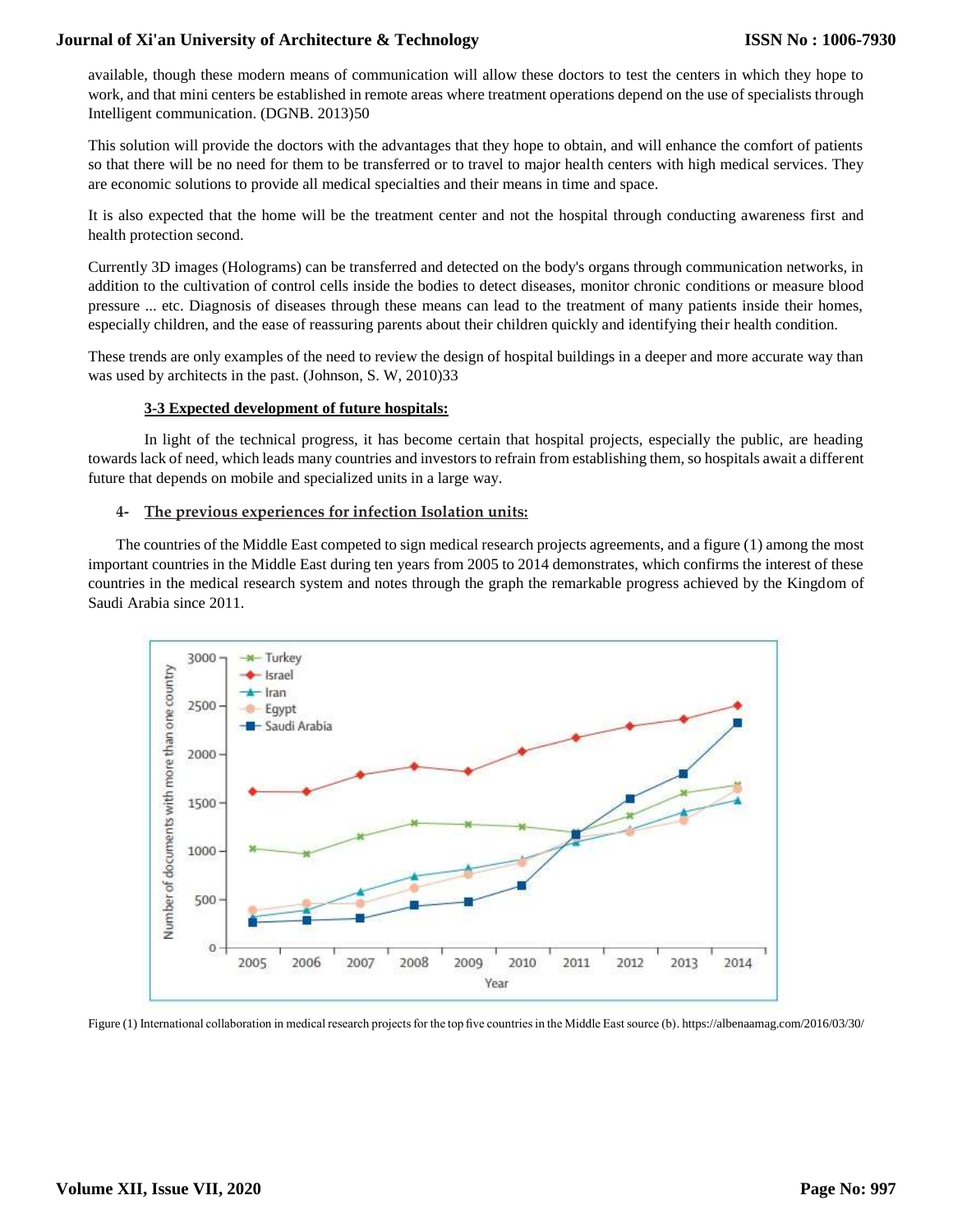## **5- Basic specifications of health isolation temporary units:**

One of the most important health requirements for hospital buildings is health safety, is the necessity of taking all precautions and structural means to prevent pollution, microbial outbreaks and avoid infection inside hospitals, and the need to apply the concept of sterilization and sanitary isolation to patients, as a result of what is happening today from the resistance of microbes and viruses to drugs.

One of the common ways of spreading respiratory viruses is by touching with hands, especially by workers during the treatment of patients, as well as ways of spreading that are caused by the wrong design, which may cause pollution to the internal environment of buildings and what they contain of fixed or mobile elements, such as furniture, walls, treatment tools, bed covers ... etc. Or mobile, such as air, especially the air transported through air-conditioning appliances and channels, or inside storage facilities, or through the external moving curtain cabinets. Among the most important departments that may be affected by these contaminations are operating rooms, radiation, critical cases rooms, laboratory analysis and drug preparation. There may be building materials that emit gases that cause diseases or cancer such as some glue materials for floors or some materials with granular configurations, and the damage can come from liquid materials used in cleaning or those used in analysis laboratories, or from gases used in heating machines Or air conditioning. In general, waste of all kinds, whether medical or organic, and the materials that are washed and reused, such as sanitary ware, bed sheets, bed linen, different garments, etc. (Mirhashemi, 2016)1

Therefore, the design must consider the identification of areas with accurate environmental control, areas that emit pollution and areas with normal uses that do not need control or a healthy classification. Generally, the health safety process should be concerned with treating air, water, wastewater, rainwater, and waste. Health safety is also concerned with electrical energy and safety of medical gases.

The temporary isolation units design depends on two main principles first one is the patient health and safety, second principle is the efficiency thrift of all used resources. At the same time, the designer should pay an effective role in rationalize spending in cost and areas in direct way by designing progressive conceptual designs and using effective sustainable materials. Or in indirect way through helping some other experts in different disciplines, control the efficiency and overcome future problems in different phases of the project. In addition to using recent developed means in preparations, effective cost, and suitable diversity in functionality. To understand the behavior of the isolation health units and be able to design one, we must understand its temporal, economic, functional, and environmental factors. (Mirhashemi, 2016)1

## **5-1 Temporal factor**

The design should guarantee effective building time, the proposed design could be built in max 10 days, as there is an urgent need for speed control in time of virus and pandemic. In addition, the dismantling of the building after the end of the pandemic should be in a short time to and with no effects on the environment or no toxic materials.  $(DGNB, 2013)^{50}$ 

#### **5-2 Economic factor**

The internal architecture of temporary emergency spaces realizes the user's economic values when it achieves the highest functional value and the economy is not limited to cost only. Saving time, effort, and the organization optimization of the space and from are vital elements to achieve design economics that depends on theories, facts, and social conditions to serve utilitarian purposes, the combination of design and economics logic. The designer's role in facing the economic problem in design is determined by knowing the demands, desires, and priorities of the design in relation to the user needs and methods, these requirements are summarized as follows: (DGNB. 2013)50

5-2-1 Reducing the total cost of space by selecting highly available and economical raw materials, which reduces the cost of manufacturing and construction.

5-2-2 Availability of modularity, simplicity, and accuracy in designing parts of the emergency unit, which reduces the number and time of operations to achieve an economic balance between the form and function. Parts functionality of emergency components units design and economy is essential in aesthetic appearance by choosing the most appropriate lines and colors.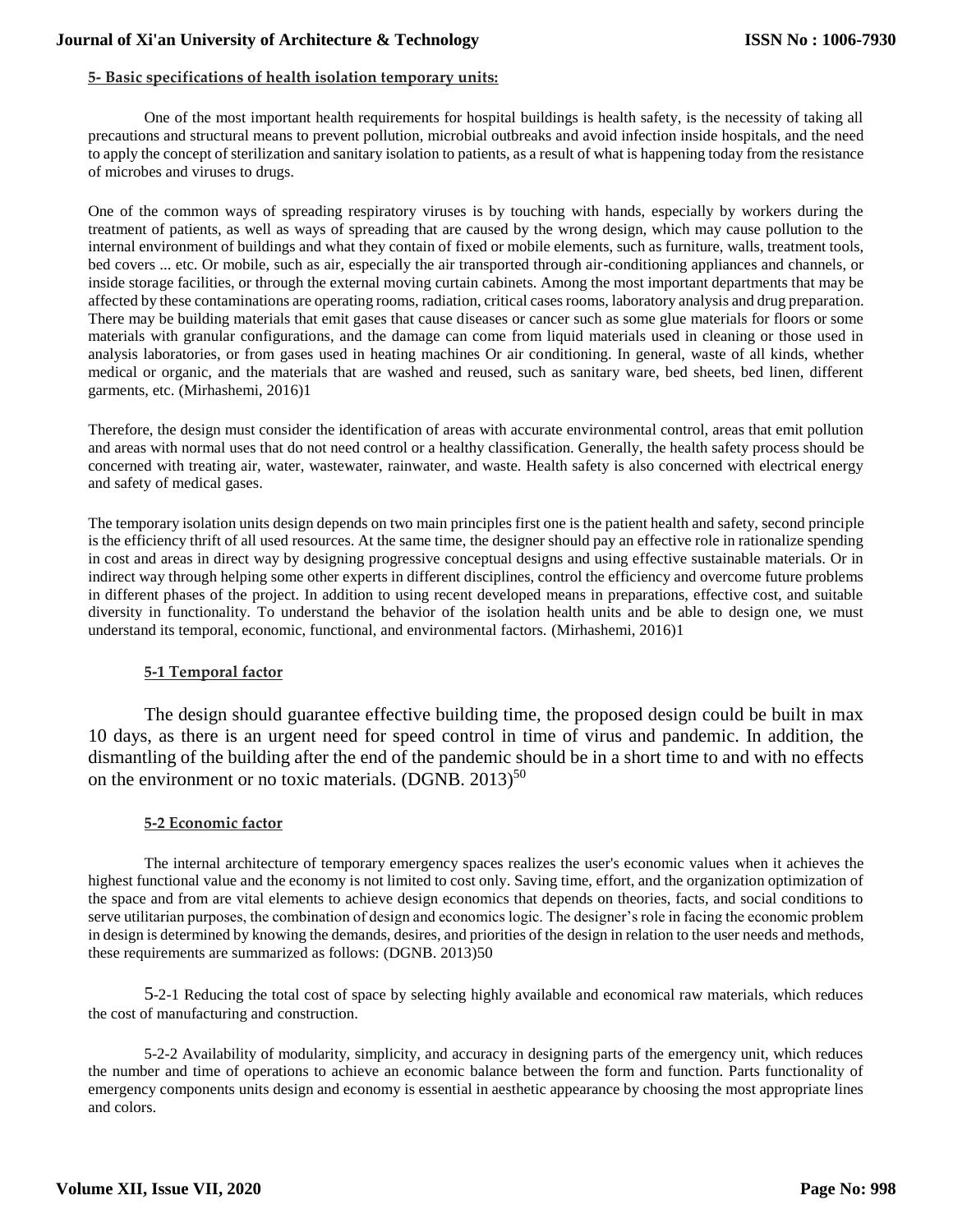5-2-3 The ability to disassemble and re-install, which allows multiple and effective exploitation of the unit, with durability and longevity, considering the flexibility and multiple use of spaces that achieves reciprocity without the conflict between the various functions.

#### **5-3 Functional factor**

The designer's role in creating a design system to exploit the limitations of space on one side and increasing numerical absorptive efficiency on the other side is highlighted by taking into account some of the design requirements for emergency spaces which are summarized as follows:

5-3-1 Provides a space that fits design and allows easy and comfortable performance of basic activities.

5-3-2 The appropriateness of the design of the unit to considerations of structural measures and kinetic behavior during the practice of various activities within these spheres and considering psychological needs and the behavior of individuals.

5-3-3 Flexibility, reciprocity of use, and multiple use of blanks, relying on flexible multi-purpose furniture units with ease of kinetic performance and the possibility of exploiting vertical expansion in the furnishing.

5-3-4 Coordinate and organize the elements inside the space, while calculating the spaces inside the design to give a feeling of roominess.

5-3-5 Providing natural lighting throughout the day through windows and industrial lighting at night, while achieving visual comfort, achieving vision extending from inside to outside, and providing a healthy climate inside the unit, considering good ventilation factors. (Mirhashemi, 2016)1

# **5-4 Environmental factor**

The impact on the environment should be monitored daily in such projects, used materials should be natural to guarantee the clearance of the impact on patient and environment. In addition, all waste materials should be treated in a sustainable way (the proposed model is created from earth natural materials, after pandemic the buildings could be demolished and restored as earth materials with no impact on the environment).

#### **6- Basics of architectural design for health isolation units**

Temporary emergency hospitals share same specifications with largely permanent ones, but to counter a specific virus additional consideration are considered. First zone should be the zone of installation which is the first input facing a disaster. This space including operations room, waiting area, consulting room, summary surgery. This place as medical office is preventing to disaster and sure patients, satellite health care office that support to herb medical treatment of next step.

Phase 2 is to add X-ray & ICU unit room, examination room, its waiting area, emergency area, laboratory, radiology, patient transferee, triage and operating room which is connected to first zone satellite room that already existed. In addition to inquest area, morgue, and inpatient area. Next table is illustrating the main components of the phase 2.

| Name | ΟĪ | the | <b>Operating Room</b> | Laboratory | Radiology | $\Gamma$ $\Gamma$<br>unit<br>1U U | Patient | $\mathbf{m}$ .<br>1 riage |
|------|----|-----|-----------------------|------------|-----------|-----------------------------------|---------|---------------------------|
| zone |    |     |                       |            |           | with beds                         | ranster |                           |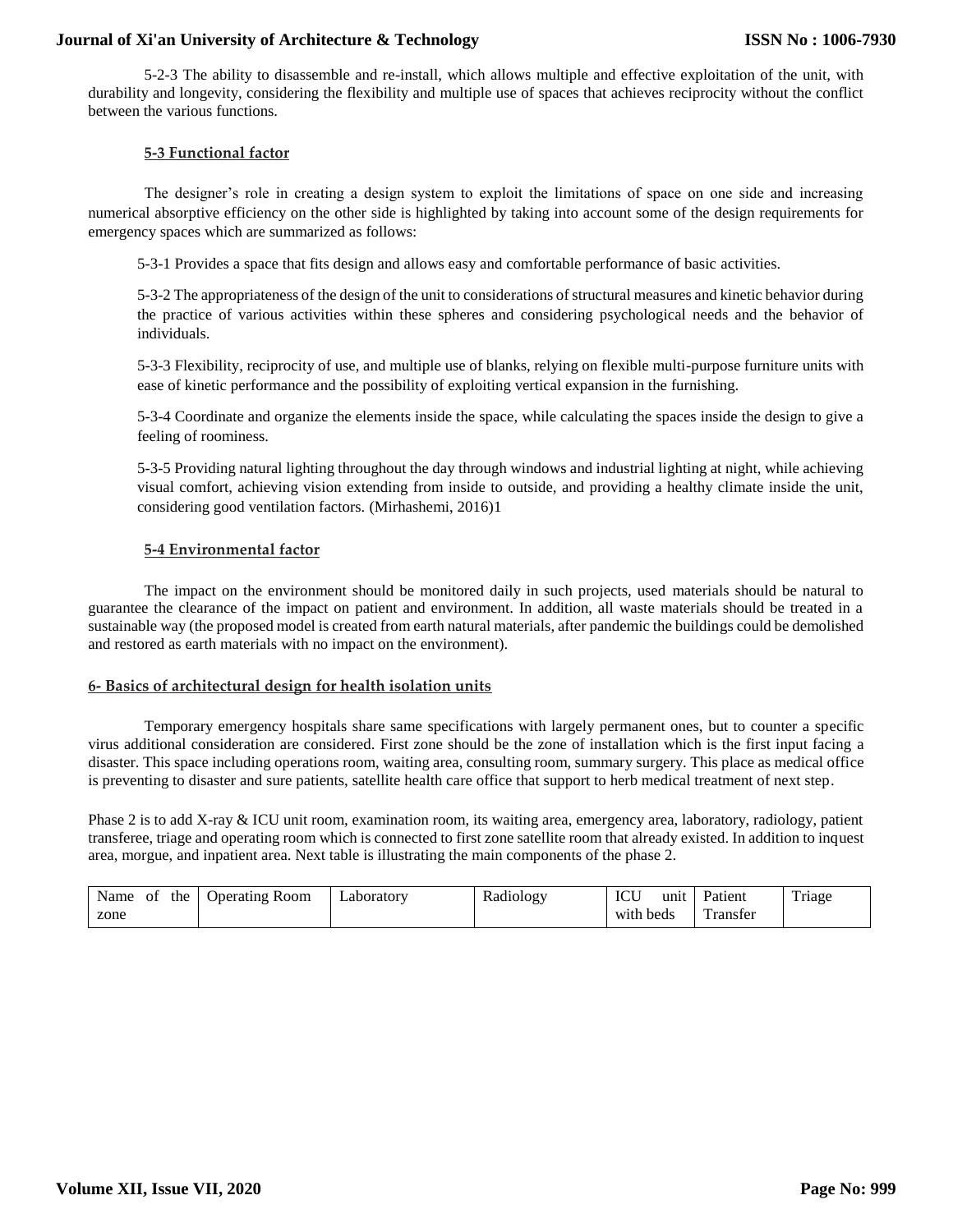## **ISSN No : 1006-7930**

| Specifications | -Lead plate for    | Biochemistry                                                                                                          | -Lead plate for    | -Cabinet    | -Cabinet                        | -Cabinet    |
|----------------|--------------------|-----------------------------------------------------------------------------------------------------------------------|--------------------|-------------|---------------------------------|-------------|
|                | surfaces<br>outer  | analyzer                                                                                                              | surfaces<br>outer  | ICU<br>for  | ICU<br>for                      | ICU<br>for  |
|                | -Dark<br>room      | -Hematology                                                                                                           | -Dark<br>room      | with 4 beds | with 4 beds                     | with 4 beds |
|                | -Hematology        | analyzer                                                                                                              | -Hematology        | -Roof and   | -Roof and                       | -Roof and   |
|                | analyzer           | -Blood gas analyzer                                                                                                   | analyzer           | wall with   | wall<br>with                    | wall with   |
|                | -Automatic<br>bath | -Cabinet for kit                                                                                                      | -Automatic<br>bath | insulation  | insulation                      | insulation  |
|                | equipment          | -Binocular                                                                                                            | equipment          | -Power      | -Power                          | -Power      |
|                | patient<br>-X-Ray  | microscope                                                                                                            | -X-Ray<br>patient  | distributio | distributio                     | distributio |
|                | table              | -Lighting                                                                                                             | table              | panel<br>n  | panel<br>$\mathbf n$            | panel<br>n  |
|                | -Lighting          | -Roof and wall with                                                                                                   | -Lighting          | -Power      | -Power                          | -Power      |
|                | -Roof and<br>wall  | good<br>insulation                                                                                                    | -Roof and<br>wall  | generator   | generator                       | generator   |
|                | with<br>good       | - Antibacterial PVC                                                                                                   | with<br>good       |             |                                 |             |
|                | insulation         | floor                                                                                                                 | insulation         |             |                                 |             |
|                | Antibacterial      | -Power distribution                                                                                                   | -Antibacterial     |             |                                 |             |
|                | PVC<br>floor       | panel                                                                                                                 | PVC<br>floor       |             |                                 |             |
|                | -Power             | -Power generator                                                                                                      | -Power             |             |                                 |             |
|                | distribution panel |                                                                                                                       | distribution panel |             |                                 |             |
|                | -Power generator   |                                                                                                                       | -Power generator   |             |                                 |             |
|                |                    |                                                                                                                       |                    |             |                                 |             |
|                |                    |                                                                                                                       |                    |             |                                 |             |
|                |                    |                                                                                                                       |                    |             |                                 |             |
|                |                    |                                                                                                                       |                    |             |                                 |             |
|                |                    |                                                                                                                       |                    |             |                                 |             |
|                |                    |                                                                                                                       |                    |             |                                 |             |
|                |                    | Total (1) december des orterios beroceses es de consecut respectively des des incluitos becomptede term ((consecuted) |                    |             | $4.423 - 1.3$ $1.4 - 1.4 + 1.1$ |             |

Table (1) describes the relation between each zone and its specification in the isolation hospitals[. http://oxycare.com.tr/field-hospitals/](http://oxycare.com.tr/field-hospitals/)



Figure (2) shows a real site ISO container for field hospitals that contain 30 beds with area of 65 x 36,7 meters[. http://oxycare.com.tr/field-hospitals/](http://oxycare.com.tr/field-hospitals/)



Figure (3) shows a design for emergency by Kukil Han using the containers with a slight of horizontal extension 2011. [https://www.coroflot.com/hankukilbo/MOBILE-](https://www.coroflot.com/hankukilbo/MOBILE-HOSPITAL)[HOSPITAL#](https://www.coroflot.com/hankukilbo/MOBILE-HOSPITAL)

Different ideas were developed to guarantee the sustainability of the project and clean air with atmosphere inside and surrounding the temporary hospitals. The hospital could have specially designed with special ventilation systems, the air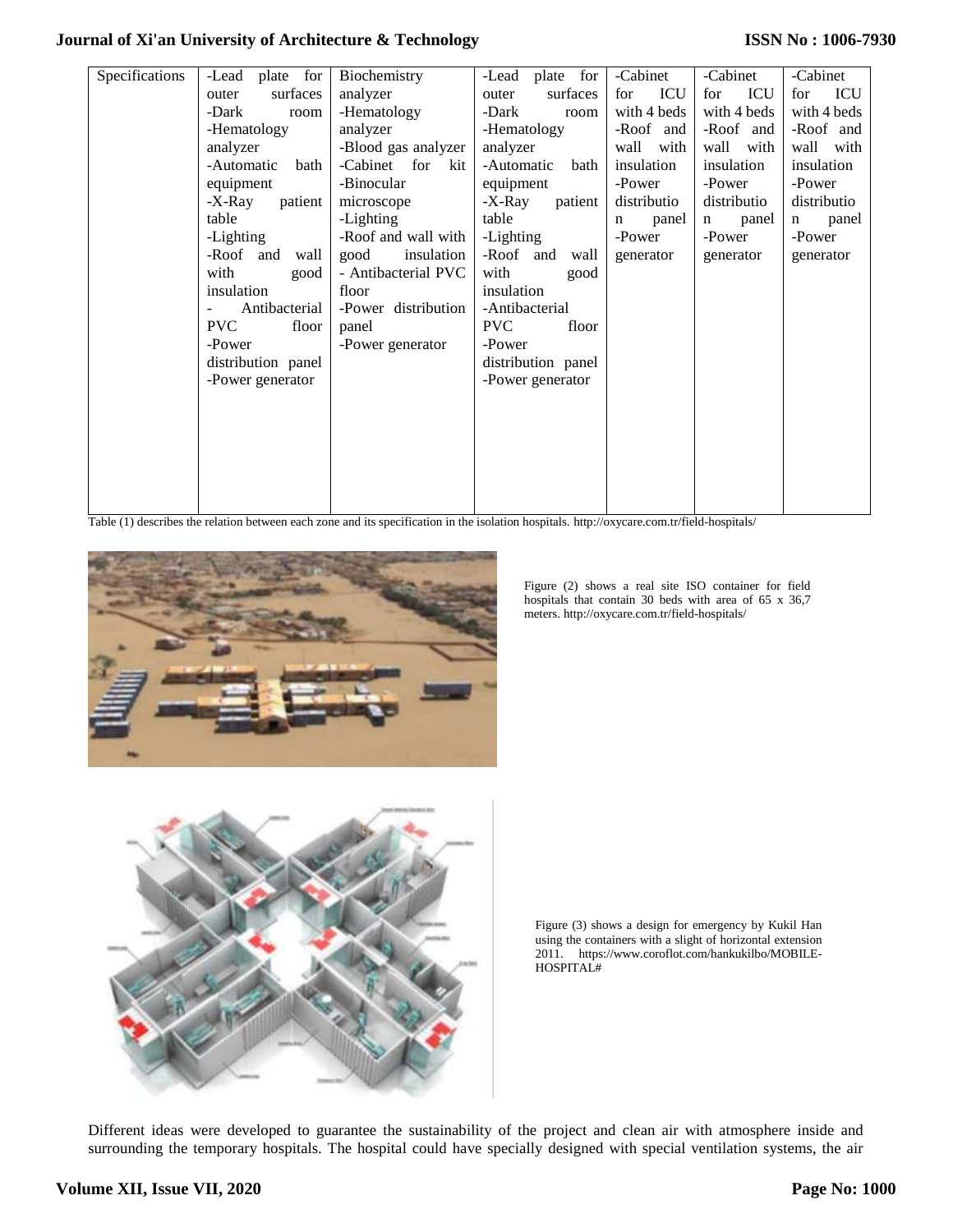pressure inside the rooms is negatively designed to prevent microorganisms from being airborne out. The rooms may also be designed with double-sided lockers that connect them to the corridors, allowing hospital staff to deliver supplies without entering the patient's rooms.

Most of the materials used deal with the chemicals that are used extensively for hygiene and sterilization reasons. The water network and drainage did not connect to neighboring infrastructure, but rather to separate networks.

For example, is (Xiaotangshan) Hospital, which was built in Beijing in six days to confront SARS in 2003, for example, was grouping or dividing patient wards based on the level of risk they posed.

In the pattern of Ebola hospitals, the hospital was designed to have two checkpoints, one "dirty" and the other "clean", and the latter will be on the side of the crew that was not injured, while the suspect or confirmed to be injured on the other barrier, a distance of not less than a meter and a half between those was taken into account Barriers, to avoid virus transmission, and aerial photos of the site-transmitted facility show long, rectangular wards connecting to the central axis, then a second smaller set of structures separate from it, for the same reason.

Disinfection areas are also positioned as a separator between the wings and the command and operation center, to reduce the risk to healthcare providers. It was necessary to determine the movement of patients inside the hospital and at the same time taking into account their need to move, especially to the toilets. Therefore, it was necessary to think about the space between the patients, the corridors, facilities, and erecting barriers between them, as well as placing clear signs of movement on the entrances and exits.

## **7- The role of architectural design in achieving safety and Infection Isolation**

One of the importance of health requirements for the hospitals' buildings is health safety that means take every precaution and construction ways that include pollution prevention and widespread the microbes to prevent infection in hospitals. It shall apply the concept of sterilization, and infection Isolation for the patients resulting in what was going on in today including antimicrobial and viruses for drugs. (AIA, 2005)49

One of the common ways of spreading respiratory viruses is by touching with hands, especially by workers during the treatment of patients, as well as ways of spreading that are caused by the wrong design, which may cause pollution to the internal environment of buildings and the fixed or mobile elements they contain.

There may be building materials that emit gases that cause diseases or cancer such as some glue materials for floors or some materials with granular configurations, and the damage can come from liquid materials used in cleaning or those used in analysis laboratories, or from gases used in heating machines Or air conditioning. In general, waste of all kinds, whether medical or organic, and the materials that are washed and reused, such as sanitary ware, bed sheets, bed linen, different garments, etc.

Therefore, the design must consider the identification of areas with accurate environmental control, areas that emit pollution and areas with normal uses that do not need control or a healthy classification. Generally, the health safety process should be concerned with treating air, water, wastewater, rain water and waste by all means. Health safety is also concerned with electrical energy and safety of medical gases. (Clark, P. 2006)16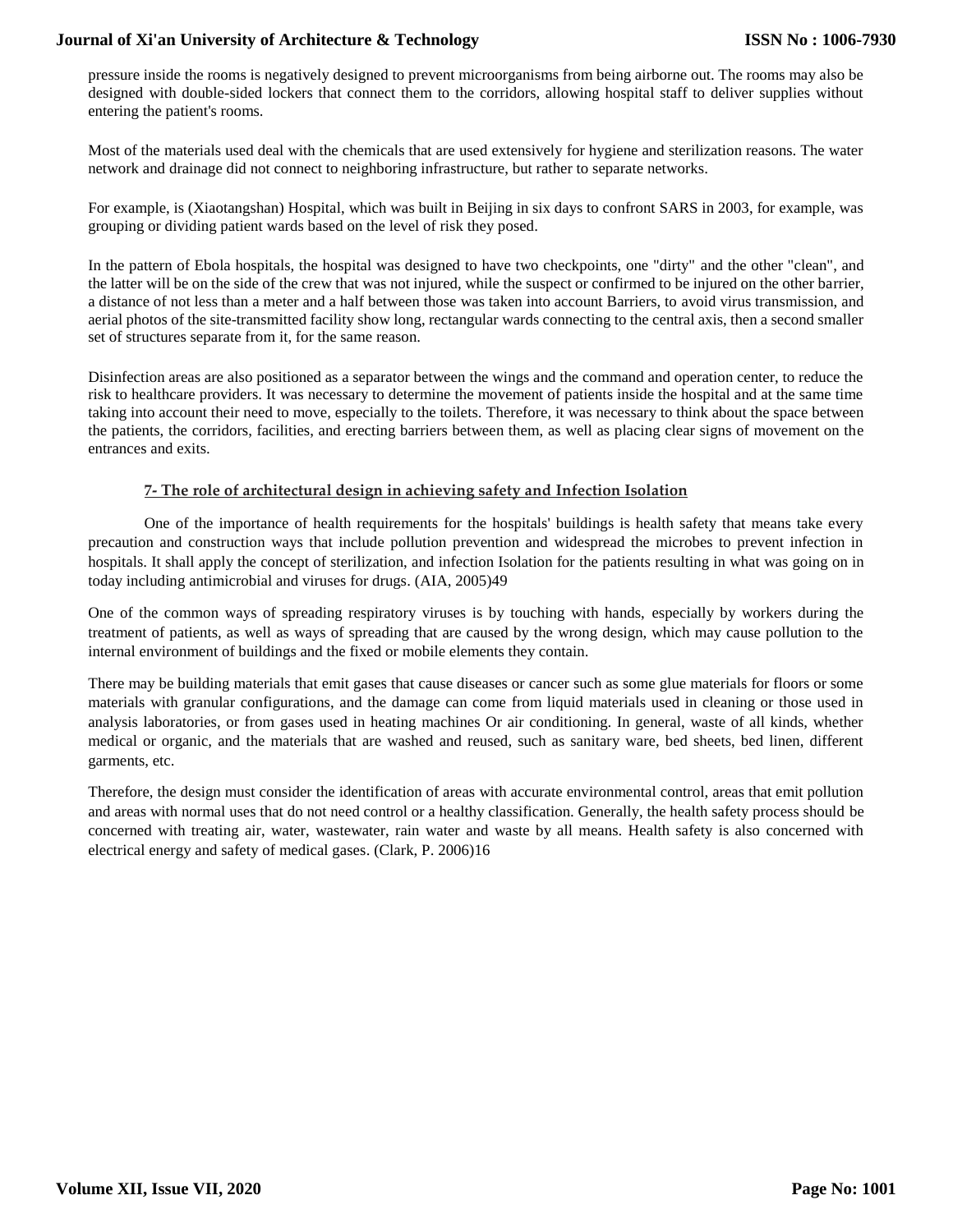# **7.1 Isolation room design**

The design of the Isolation room must observe special conditions that guarantee the insulation between the outside and inside the room through an intermediate space and there are many models of the Isolation rooms to achieve this goal figure (4).



Figure (4) different examples of airborne infection isolation rooms.<https://albenaamag.com/2016/03/30/>

#### **7-2 Using air pressure for infection Isolation**

Air pressure resulting from heating the air between 70 - 75 degrees Celsius is used in the isolation rooms, in addition to a humidity between 30-60%. Together both air and humidity create an environment that helps in limits the spread of virus and disease in the middle of the isolation rooms. Therefore, in the proposed design, it is important to have this intermediated space with air and humidity as shown in figure (5) at the same time before each patient room, it is necessary to create a sanitization room with the same technique of air / humidity isolation.

Both rooms and air space around the isolation rooms, are connected to a central building that gather around all the isolated rooms with the shape that helps in complete segregation and isolation from outer air. In addition, the isolation rooms are covered with glass to help in maximum air heat as shown in section figure (7,8) to provide the maximum amount of sterilization while the intermediated space controls the heat temperature in/out isolation rooms.



Figure (5) the master plan for isolation units showing the sterilization (services) and its relation to isolation rooms and the intermediated space in between. (Author, 2020*)*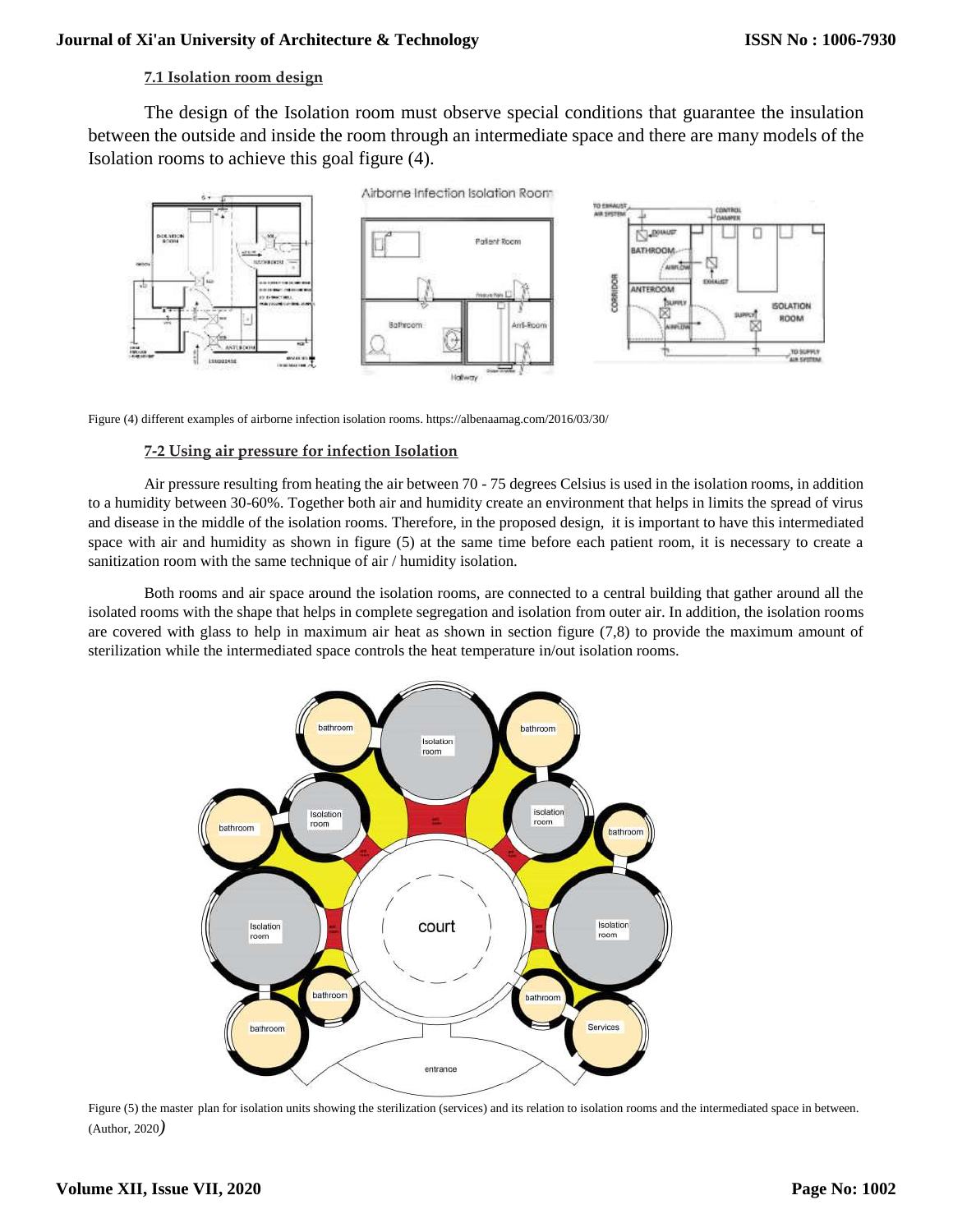

Figure (6) the master plan for group of isolation units with administration in the middle space built also with the same techniques of earth bags or joined rammed earth. (Author, 2020)

In general, the hot weather is great help and potential in controlling the pressure and air temperature which help in decreasing the spread of viruses, in addition the heat helps in sanitization the medical equipment, medical crew and the visitors. The concept is to use the climate resistance in limit the spread of the viruses, toxics, and diseases inside the .isolation units

Figure (7) shows that the voids resulting from the collection of circular voids are used in the figure (8) as areas to raise the air temperature to help limit the spread of viruses through the air temperature, which provides a continuous fresh air that is not transmitted to the infection.



## **8- Proposal for a temporary infection isolation unit:**

By reviewing the role of architectural design in medical research projects, the importance of this role in raising the efficiency of projects can be assured through design, as the study of the future of health projects confirms the trend towards refraining from establishing public and large hospitals and moving towards mobile and specialized projects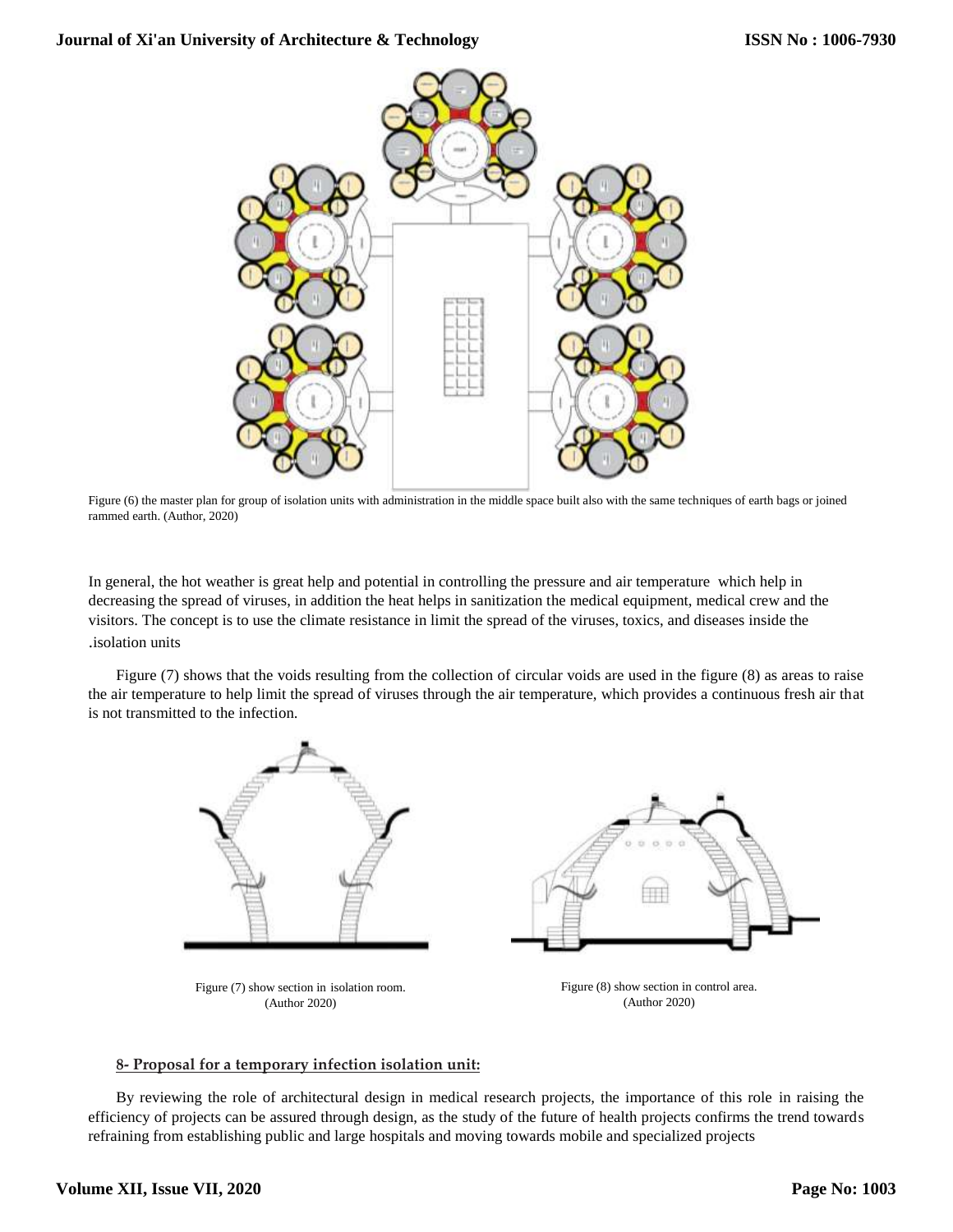Through these two points, it is shown that confronting epidemics requires a proposal that deals with the future and uses the architectural design to reach the highest efficiency to enable countries, especially the poor ones, to overcome periods of epidemics and the shortage of public hospitals. Therefore, the proposal to establish temporary infection isolation units came as an alternative that allows preparing places for the injured in a quick time and at low cost, which is available in a proposal to create temporary infection isolation units from available local materials, cheap and fast to implement.

#### **8-1 Structural elements for infection isolation unit:**

The structural elements of the infection isolation unit consist of simple raw materials locally available that meet two basic conditions: low cost and fast implementation. The structural elements can be divided into two elements, the walls, and the ceiling. Simple local materials can be used in both as follows:

### **8-1-1 Walls:**

The walls are built from sand that is placed in bags of reinforced plastic and well-integrated. The construction is preferred in a circular shape so that no angles are formed which allows continuous air movement to prevent the accumulation of germs as the circular construction supports the building structurally.



Figure (9) group of photos for the progress in walls build up using earthbags technique (Author 2016, project in Egypt)

#### **8-1-2 Ceiling:**

The Ceilings are a skylight that can be executed from several materials, whether from sand bags and its top is covered with transparent materials to allow light to enter and the exit of hot air in the figure (10) or it is carried out from a metal structure wrapped in a wire mesh that is covered with a shell with leaving the skylight for the exit of air and the entry of light in the figure (10) or it can Metal structure voids are filled with empty bottles to achieve the same goal and give the ceiling a beautiful



Figure (10) group of photos for the progress in ceiling build up using earthbags and glass bottle technique (Author 2016, project in Egypt)

## **8-2 Architectural finishes for infection isolation unit:**

The architectural finishes which are used in the isolation unit, consisting of simple local materials and fast to and low-cost implementation methods commensurate with the economic capabilities of poor countries.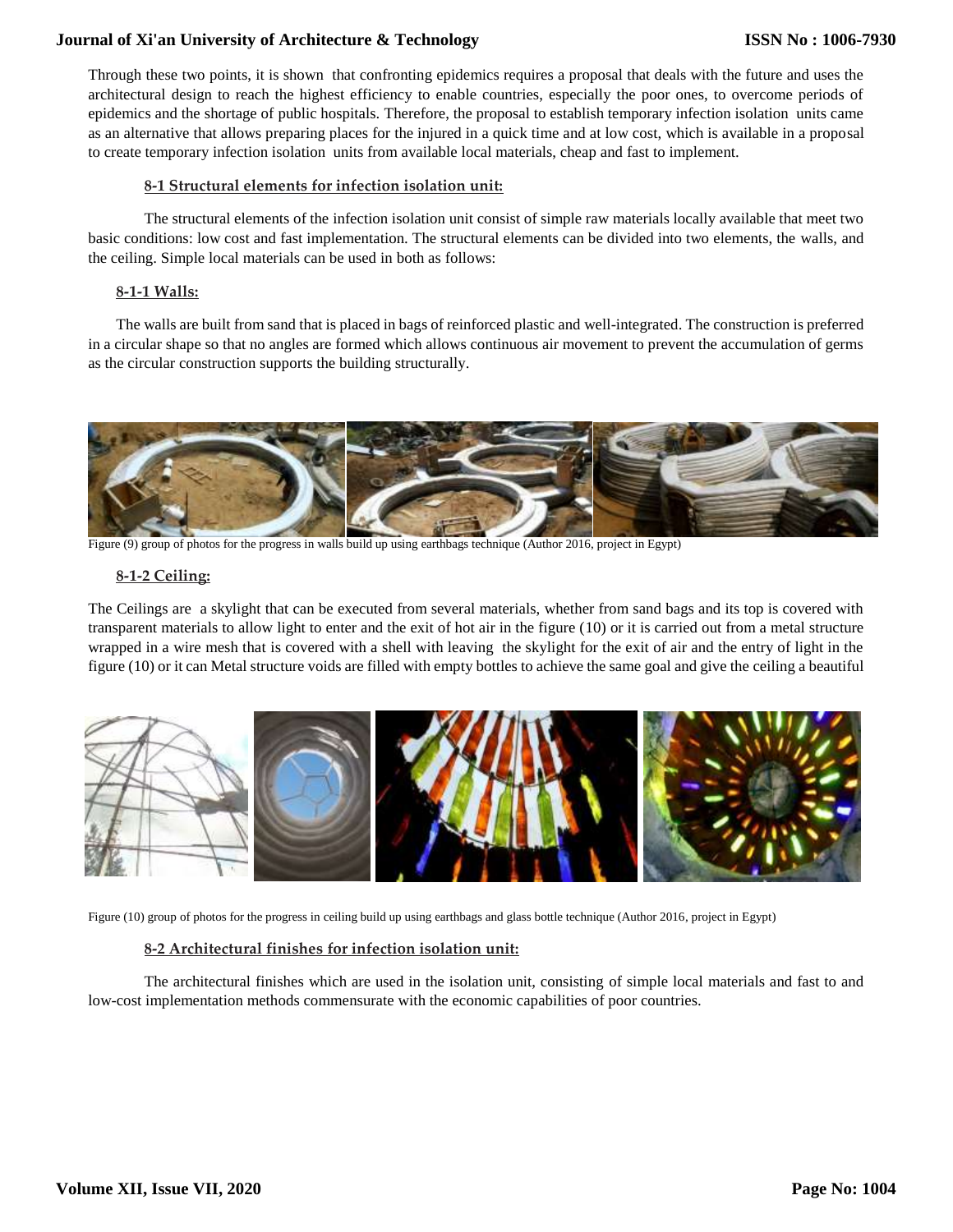# **8-2-1 Wall finishing:**

The internal conch of the walls is done after installing a mesh wire to ensure the conch holds tight on the plastic bags. Then the wire is Spatter dash with a layer of conch and left to dry. Then the internal conch is used as the same method is used for the outer walls.



Figure (11) a photo shows how the walls are finished used conch (Author 2016, project in Egypt)

# **8-2-2 Finishing Skylight:**

A metal frame shall be installed on the side of the openings, then it will be surrounded and the installation of both windows and doors made of simple local materials as shown in the figure (12).



Figure (12) shows the work for skylight finishes. (Author 2020, project in Egypt)

## **8-2-3 External finishing:**

Finishing can be done in more than one way to give the exterior the appropriate appearance for the isolation units to look as if it were an environmental hotel with a local character, which deserves a set of goals in the forefront of providing psychological support to patients by being in a hospital resort in addition to the possibility of using the unit for other purposes after the end of the epidemic.



Figure (13) shows the finishing works for the complete unit. (Dabaieh, M., 2012)17

## **Results:**

1- Architectural design represents a great importance in the design of health care projects, as it can by raising the efficiency of the project and contributing to achieving its goals.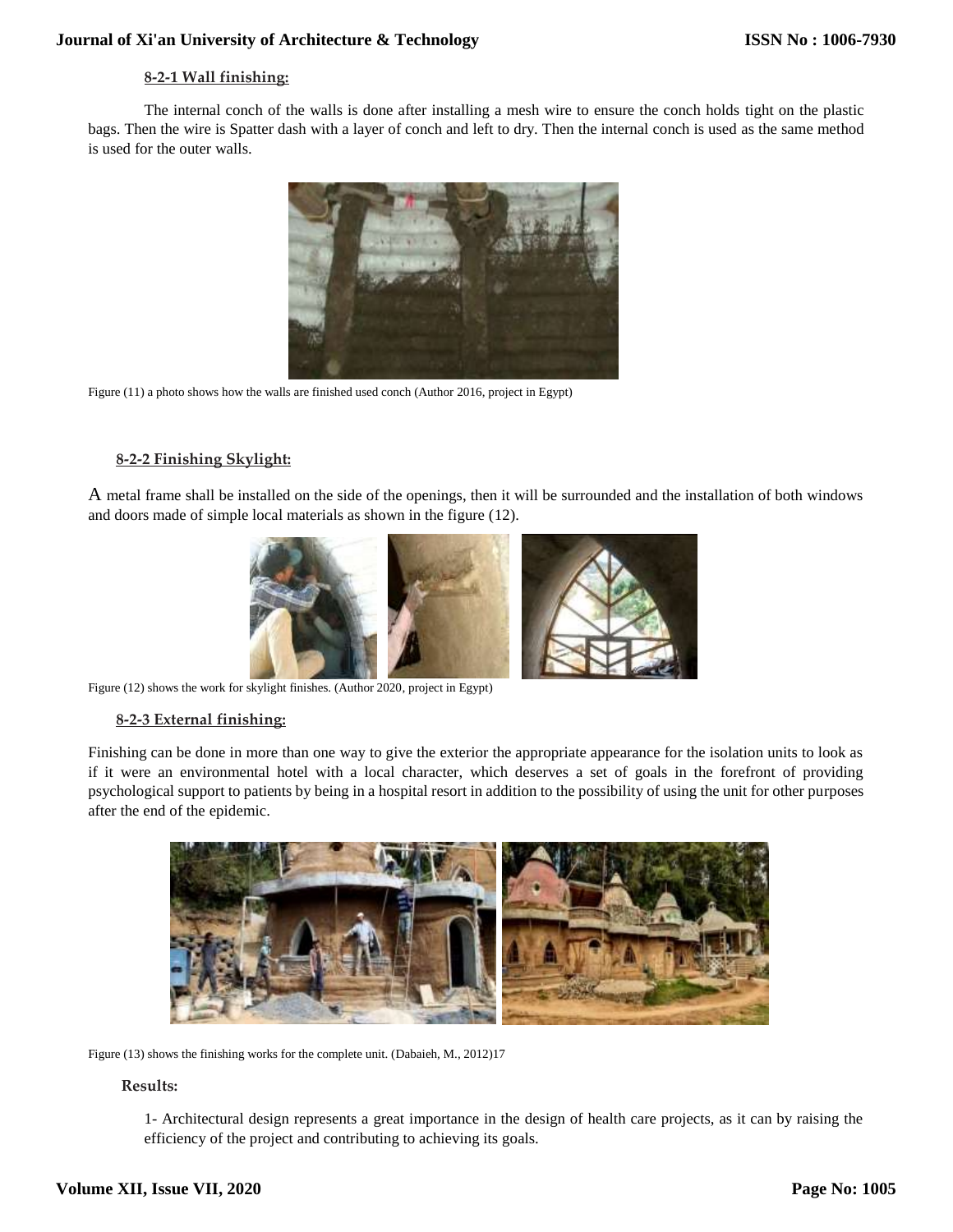2- The future of health care projects in light of the technological progress is directed to the specialized and mobile projects for the medical service to arrive at the patient's home in light of the progress of social media, which leads to the stop of the patient going to receive the service.

3- The high cost of establishing permanent health care projects in light of the possibility of service reaching patients at their homes has led to the reluctance of investors and countries to set up mega projects to accommodate large numbers.

4- Failure to set up mega projects creates a perilous risk for people in the event of epidemics and the need for large numbers of isolation rooms at one time.

5- Poor countries should use the available resources of local materials and the nature of the climate to achieve maximum prevention of epidemics and provide isolation rooms for their poor citizens in a quick time.

6- Establishing temporary isolation units with a suitable external appearance, which can be reused for another activity after the end of the epidemic.

7- Vernacular architecture in the hot arid climate zones always having the solution for achieving the optimum sustainable techniques in all different functional buildings.

8- Hospitals or temporary infection health care units could be a role model for creating a new paradigm of temporary resilient, sustainable buildings.

9- Earthbag and related techniques sufficient in achieving the environmental control basics inside infection temporary health care units with all-natural materials that could be re-used again after finishing the target function of these units.

#### **Recommendations:**

- 1- Carrying out more research on low cost, fast construction methods.
- 2- Carrying out more research on the ability of climate in hot regions to limit the spread of viruses.

3- Encourages architects and researchers to integrate advanced vernacular techniques that are using natural materials with natural environmental methods to achieve the efficiency, comfort, and function inside buildings.

4- Cooperating with all involved parties governmental and non-governmental in fixing a new paradigm that enables designers and related bodies to face current pandemic in an efficient, sustainable circle.

5- Using nanotechnology to produce low-cost building materials capable of adjusting the air temperature to the limits that limit the spread of viruses.

#### **References**

- 1. Mirhashemi. A. H. " Iran's health-care system in transition" 2016.
- 2. Architecture for Humanity (Organization). "Design like you give a damn: architectural responses to humanitarian crisis." New York, NY: Metropolis Books, 2006.
- 3. Aref, H. "State versus civil society: An approach to affordable housing in Egypt: Policy and practice". Adequate and affordable housing for all, 2004.
- 4. ASHRAE 52.1, Gravimetric and Dust-Spot Procedures for Testing Air- Cleaning Devices Used in General Ventilation for Removing Particulate Matter, 1992.
- 5. Ashrae, Handbook Applications Environmental Control for Survival, 1982.
- 6. Ashrae, Standard 62, Ventilation for Acceptable Indoor Air Quality, 1989.
- 7. ASHRAE Ventilation Standard 62-1981,1
- 8. ASME AG-1, Section FC, Code on Nuclear Air and Gas Treatment, 1996.
- 9. ASME N509, Nuclear Power Plant Air-Cleaning Units and Components, 1989.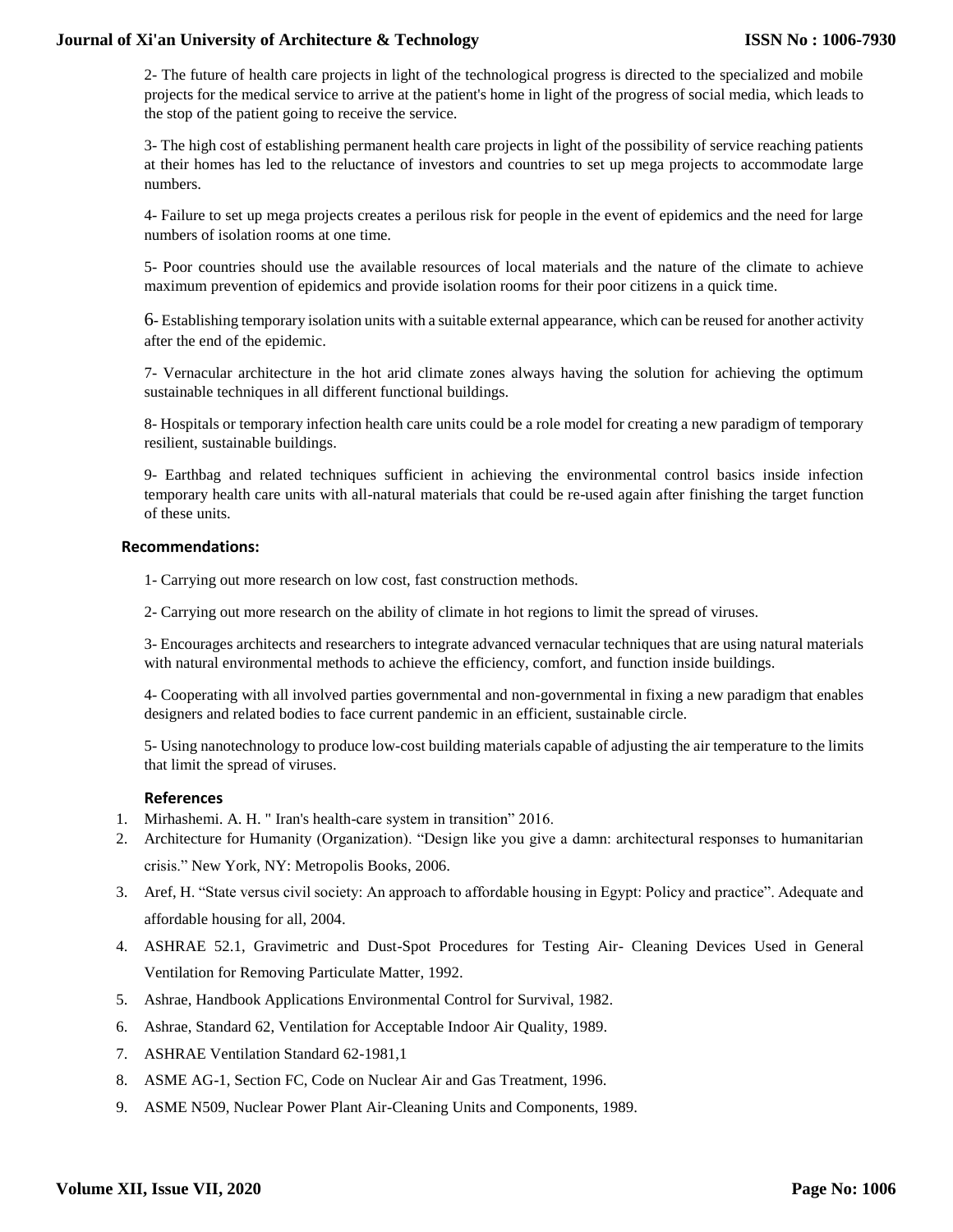- 10. Aydın, Dicle & Yaldız, Esra & Büyükşahin, Süheyla. Sustainable Hospital Design for Sustainable Development, 8th International Conference on Urban Planning, Architecture, Civil and Environment Engineering (UPACEE-17), At Dubai, 2017.
- 11. Barnes, B., H. Cao, T. Drab and J. Pearson. "Design of Sustainable Relief Housing in Ethiopia: An Implementation of Cradle to Cradle Design in Earthbag Construction." Am. J. Environ. Sci., 5.pp. 137-144, 2005.
- 12. Bolin, R.; Stanford, L. Shelter, housing, and recovery: a comparison of U.S. disasters, Disasters. Vol. 15, no. 1, Mar. 1991, pp. 24-34.
- 13. Bolin, R. C.; Stanford, L. Emergency sheltering and housing of earthquake victims: the case of Santa Cruz County, The Loma Prieta, California, earthquake of October 17, 1993. – Public Response: Societal Response.
- 14. Bologna, Roberto. Strategic planning of emergency areas for transitional settlement, Department of Architecture and Design Technologies, University of Florence. (1997a)
- 15. Bologna, Roberto. Transitional housing for emergencies: temporariness and reversibility of building process, Department of Architecture and Design Technologies, University of Florence. October 12-17, 2008.
- 16. Clark, P. & Malone, M. What Patients Want: Designing and Delivering Health Services that Respect Personhood. In S. Marberry (Ed.), Improving Healthcare with Better Building Design (1st ed., pp. 15–35). Chicago: Health Administration Press, 2006.
- 17. Dabaieh, M., 2012. "Can vernacular help urban poor? Dimensions of urban poverty and future directions using vernacular solutions." Cities to be tamed, standards and alternatives in the transformation of urban south, Politecnico di Milano, Italy, 15-17 November 2012
- 18. Dethier, J., (red.),.1983. "Down to earth: adobe architecture: an old idea, a new future: based on an exhibition at the Centre Georges Pompidou." New York: Facts on File.
- 19. Elizabeth, L. and Adams, C., (red.) ,2000. "Alternative construction: contemporary natural building methods." New York: Wiley.
- 20. Egyptian Centre for Housing Rights, 2012. Report to CESCR in response to the Egyptian Government report, regarding the right to housing (issues 27 & 32)
- 21. Fathy, H., 1973. "Architecture for the poor: an experiment in rural Egypt." Chicago.
- 22. Fathy, H., 1986. "Natural energy and vernacular architecture: principles and examples with reference to hot arid climates." Chicago: Published for United Nations University by the University of Chicago Press.
- 23. Greene, M. R.; Schulz, P. A, Emergency shelter and housing, Proceedings of the 1993 National Earthquake Conference; pp. 491-500.Hakan, Arslan and Alper, Unlu (1998).
- 24. Gelil, N. l. ,2011. "Less Space, More Spatiality for Low Income Housing Units in Egypt: Ideas from Japan,". International Journal of Architectural Research, 5 (2).
- 25. Geiger O., and Kanyarath M., 2009, "Low coast multipurpose mini building made with earth bags." August, September 2009.
- 26. Ghorab, H. Y., Anter, A., and El Miniawy, H., 2007. "Building with Local Materials: Stabilized Soil and Industrial Wastes." Materials and Manufacturing Processes, 22 (2), pp. 157–162
- 27. Hanna, G.B., 2011. "Energy Efficiency Building Codes for Egypt." Journal of Energy and Power Engineering Vol.5, pp.1134-1141
- 28. Harris-Bass, J.,1982 "Thermal Insulation of Low-Cost Housing in Egypt." Journal of Building Physics, 1982, Vol. 5, pp.153-160
- 29. Houben, H. & Guillaud, H.,1994. "Earth construction: comprehensive guide." Londonb Intermediate Technology.